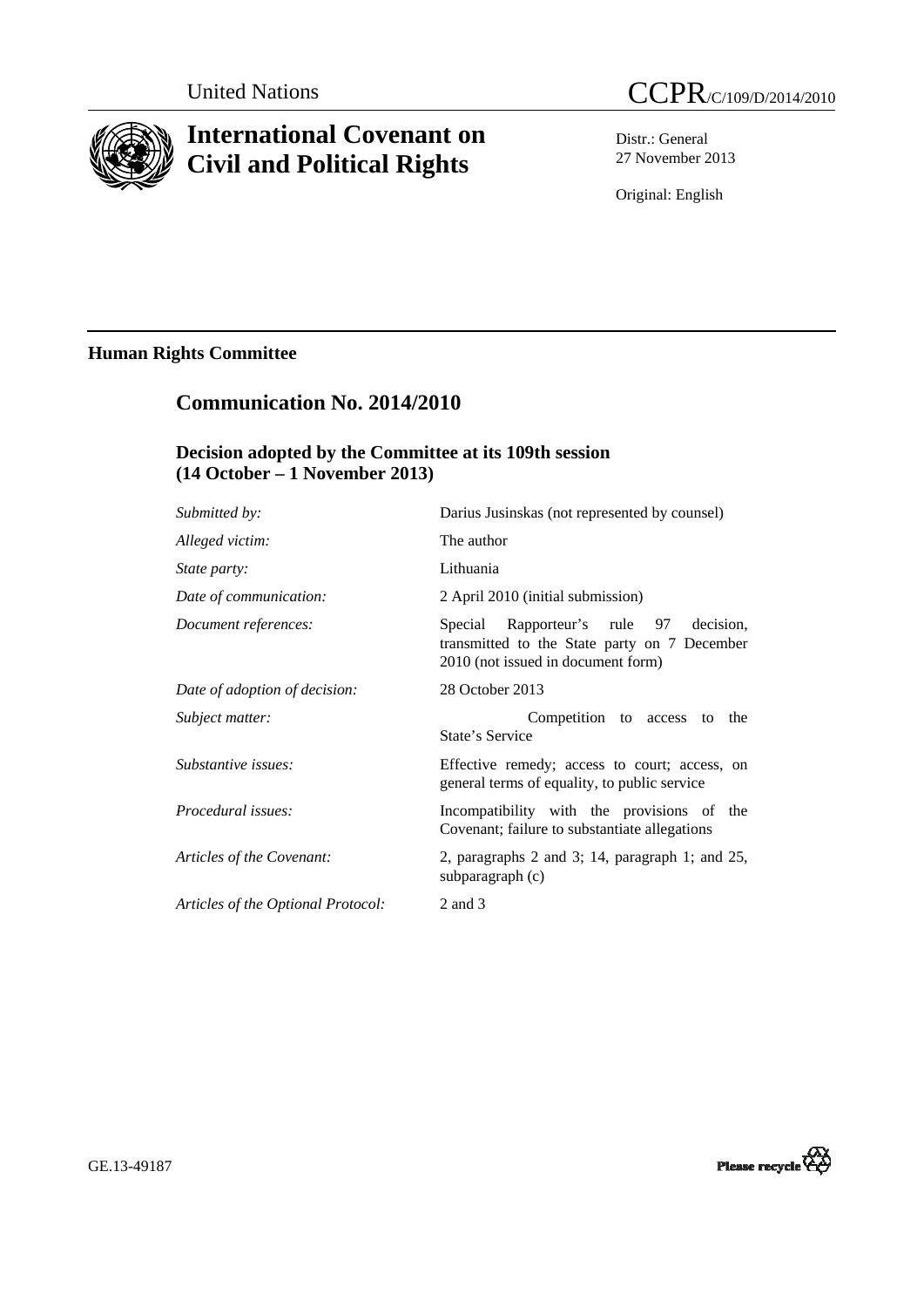### **Annex**

## **Decision of the Human Rights Committee under the Optional Protocol to the International Covenant on Civil and Political Rights (109th session)**

concerning

### **Communication No. 2014/2010\***

| Darius Jusinskas (not represented by counsel) |
|-----------------------------------------------|
| The author                                    |
| Lithuania                                     |
| 2 April 2010 (initial submission)             |
|                                               |

*The Human Rights Committee*, established under article 28 of the International Covenant on Civil and Political Rights,

*Meeting on* 28 October 2013, *Adopts the following:* 

### **Decision on admissibility**

1.1 The author of the communication is Mr. Darius Jusinskas, Lithuanian national, born on 1 January 1979. He claims that his rights under articles 14, paragraph 1 and 25, subparagraph  $(c)$  – alone and in conjunction of article 2, paragraph 3 of the Covenant – were violated by Lithuania. The author is not represented by counsel.

1.2 On 22 February 2011, the Committee, acting through its Special Rapporteur on New Communications and Interim Measures, decided to examine the admissibility of the communication separately from the merits.

#### **Facts as presented by the author**

2.1 In 2006, the author applied for a position of civil servant in the Department of Cultural Heritage of the Ministry of Culture. Under the *Procedure for Admission to the Position of State Servant*, the candidates to the post had to sit for a written and an oral examination. The author received the maximum score at the written test, 10 points, and 8.6 points at the oral exam. Another candidate was selected for the post.

2.2 On 24 April 2006, the author filed a complaint to the Vilnius Regional Administrative Court against the decision of the Admission Commission to select another

 <sup>\*</sup> The following members of the Committee participated in the examination of the present communication: Mr. Yadh Ben Achour, Mr. Lazhari Bouzid, Mr. Ahmad Amin Fathalla, Mr. Cornelis Flinterman, Mr. Yuji Iwasawa, Mr. Walter Kaelin, Ms. Zonke Zanele Majodina, Mr. Kheshoe Parsad Matadeen, Mr. Gerald L. Neuman, Sir Nigel Rodley, Mr. Victor Manuel Rodríguez-Rescia, Mr. Fabian Omar Salvioli, Ms. Anja Seibert-Fohr, Mr. Yuval Shany, Mr. Konstantine Vardzelashvili and Ms. Margo Waterval.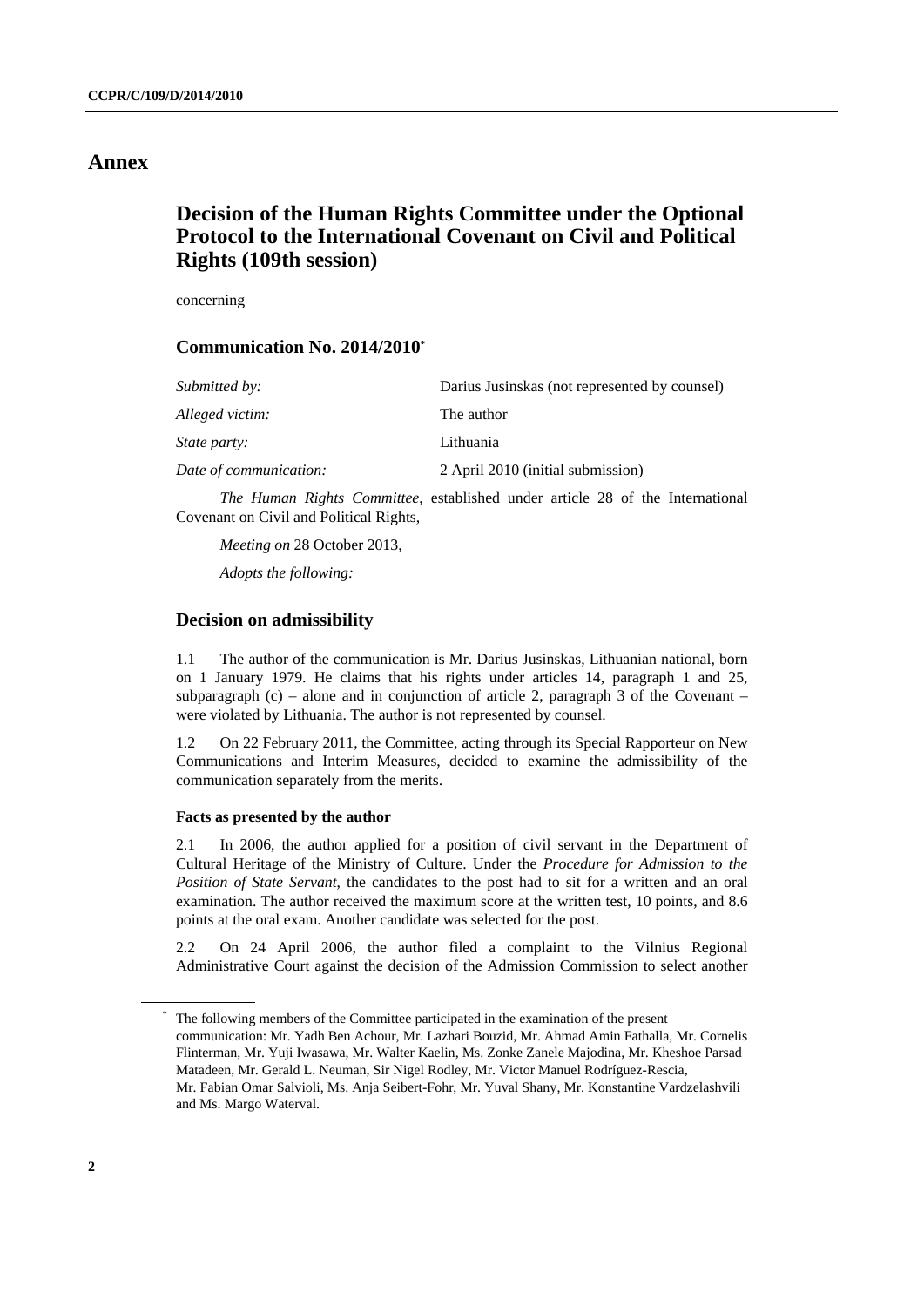candidate. He contested the result of the selection process and requested to be recognized as the successful candidate, and to be provided compensation for the wages that he did not receive, and for non-pecuniary damage. As the *Procedure for Admission into the Position of a State Servant's* regulations, approved by the Government's Resolution No. 966, did not require recording the oral exam, the author claimed that he did not have the possibility to prove that he was unfairly evaluated at his oral exam. Further, he also requested the Court to apply to the Constitutional Court to examine whether the *Procedure for Admission* as well as the *Inventory Schedule of the Procedure for Organisation of Competitions to the Position of State Servant,* limited the right to judicial defence by not requiring the recording of the oral examinations. He claimed that access to court should be not only formal, but real; that is, the person must have the possibility to prove and to contest the violation of his rights or legitimate interests in court.

2.3 On 2 November 2006, the Vilnus Regional Administrative Court rejected the author's complaint and stated that it had not been proven that the evaluation of the author's oral examination by the Admission Commission was unfair. In the absence of unlawful action, no compensation could be awarded. The Court also rejected the author's request to apply to the Constitutional Court. The author appealed the Court's decision to the Supreme Administrative Court.

2.4 On 1 June 2007, the Supreme Administrative Court suspended its consideration of the case and applied to the Constitutional Court with a request to examine the constitutionality of the *Procedure for Admission* and the *Inventory Schedule,* to the extent that they did not establish the requirement to record the oral examination. The Supreme Administrative Court stressed that the absence of such requirement might limit the right of a person to de facto judicial defence and put in question the compliance with the principle of transparency enshrined in article 3, paragraph 1 of the Law on State Service.

2.5 On 22 January 2008, the Constitutional Court found that the *Procedure for Admission* and the *Inventory Schedule,* to the extent that they did not establish the requirement to record the questions asked by the members of the Admission Commission during the oral examination and the answers given by the aspirants, were in conflict with articles 30, paragraph 1 (right to access to court) and 33, paragraph 1 (right to enter on equal terms in the State service), and the principles of transparency of the State service enshrined in the Constitution. The Court stated that the reasoning of the decision to reject a candidate must be clear and accessible to the institutions and courts called to decide on disputes. On 2 April 2008, as a consequence of the ruling, the requirement to record the oral examination was introduced in the State party's legislation.

2.6 On 13 March 2008, the Supreme Administrative Court rejected the author's appeal and stated that, despite the decision of the Constitutional Court of 22 January 2008, there was no evidence that the Admission Commission had acted in a partial or unfair manner. The Court also rejected the author's request for non-pecuniary damage. The decisions by the Supreme Administrative Court are final and not subject to appeal.

#### **The complaint**

3.1 The author claims a violation by Lithuania of his rights under articles 14, paragraph 1 and 25, subparagraph (c), alone and in conjunction with article 2, paragraph 3 of the Covenant.

3.2 The author argues that the administrative proceedings which he undertook fall under the definition of a suit at law. Referring to the Committee's General Comment No.  $32<sup>1</sup>$  and

<sup>&</sup>lt;sup>1</sup> General Comment No. 32 (CCPR/C/GC/32), para. 16.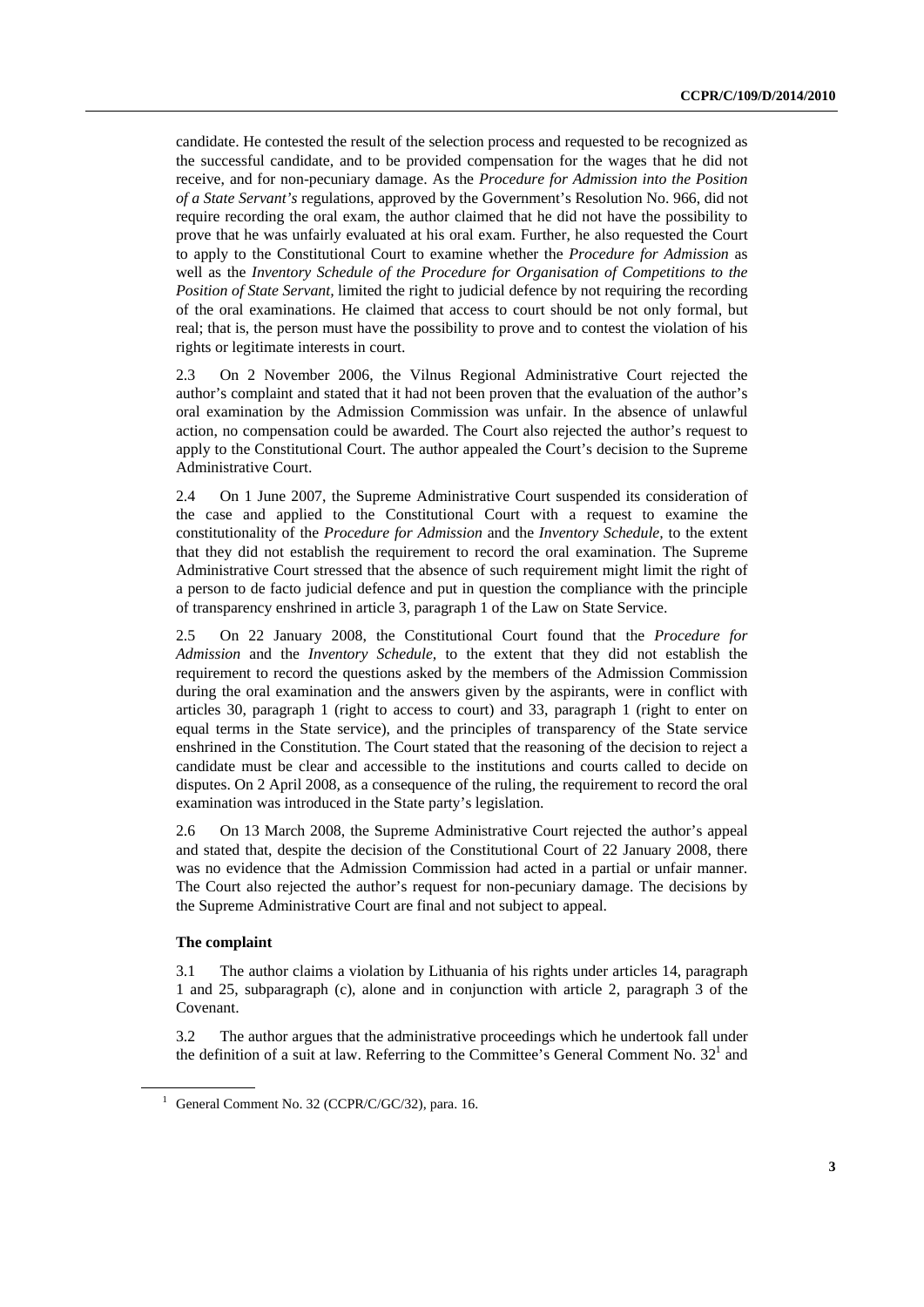its jurisprudence, $2$  the author maintains that, if the termination of employment of a civil servant falls under the definition of a suit at law as set forth in article 14, paragraph 1, of the Covenant, the admission to the position of a civil servant should also fall under that concept. In the absence of a statutory requirement to record the oral examinations of the evaluations to access to the position of State servant, the author did not have any possibility to prove in court that the Admission Commission's evaluations were unfair. Thus, his right to access to court was only formal and not real and resulted on the violation of article 14, paragraph 1.

3.3 The author further submits that the Supreme Administrative Court did not provide any reasons when rejecting his request for recovery of non-pecuniary damage. It only stated that there was no reason to state that the author had suffered non-pecuniary damage.

3.4 The Supreme Administrative Court found the evaluations of his oral examination were fair and did not raise doubts about the fairness of the Admission Commission. However, the Supreme Administrative Court failed to consider that no evidence could be adduced. Its decision was therefore clearly arbitrary and amounted to manifest error and denial of justice.

3.5 The author further submits that, as domestic legislation did not establish the requirement to record the course of the oral examination and that, in practice, there was no effective judicial review mechanism for the admission process to public service, his rights under article 25, subparagraph (c), read alone and in conjunction with article 2, paragraph 3, of the Covenant have been violated.

#### **State party's observations on admissibility**

4.1 On 7 February 2011, the State party submitted its observations on the admissibility of the communication and requested the Committee to examine it separately from the merits, pursuant to rule 97, paragraph 3 of the Committee's rules of procedure. It also requested the Committee to declare the communication inadmissible under articles 2 and 3 of the Optional Protocol, as the author's allegations are incompatible with the provisions of the Covenant and not sufficiently substantiated.

4.2 As to the facts related to the communication, the State party notes that, on 27 March 2009, the author applied for reopening of the proceedings before the Supreme Administrative Court under article 153, paragraph 2 of the Law on Administrative Procedure. On 27 March 2009, the Supreme Administrative Court dismissed the author application, finding that there were no grounds indicated by the author for reopening the case.

4.3 As to the author's claim concerning article 25, subparagraph (c) of the Covenant, the State party submits that the requirements for the State's service position were not discriminatory but uniform for all aspirants to the post. The author had not disputed that the criteria of selection were unreasonable or that the procedure of admission was discriminatory nor had he submitted any argument or evidence in this regard. All aspirants followed the same procedure of competition under the same conditions, namely, they had all been through written and oral exams, and none of the latter had been recorded. Likewise, it was not disputed that the criteria of selection had been unreasonable. The State party recalls the Committee's jurisprudence according to which article 25, subparagraph (c) does not entitle every citizen to obtain guaranteed employment in the public service, but

<sup>2</sup> The communication refers to communication No. 441/1990, *Casanovas v. France*, Views adopted on 19 July 1994, para. 5.2.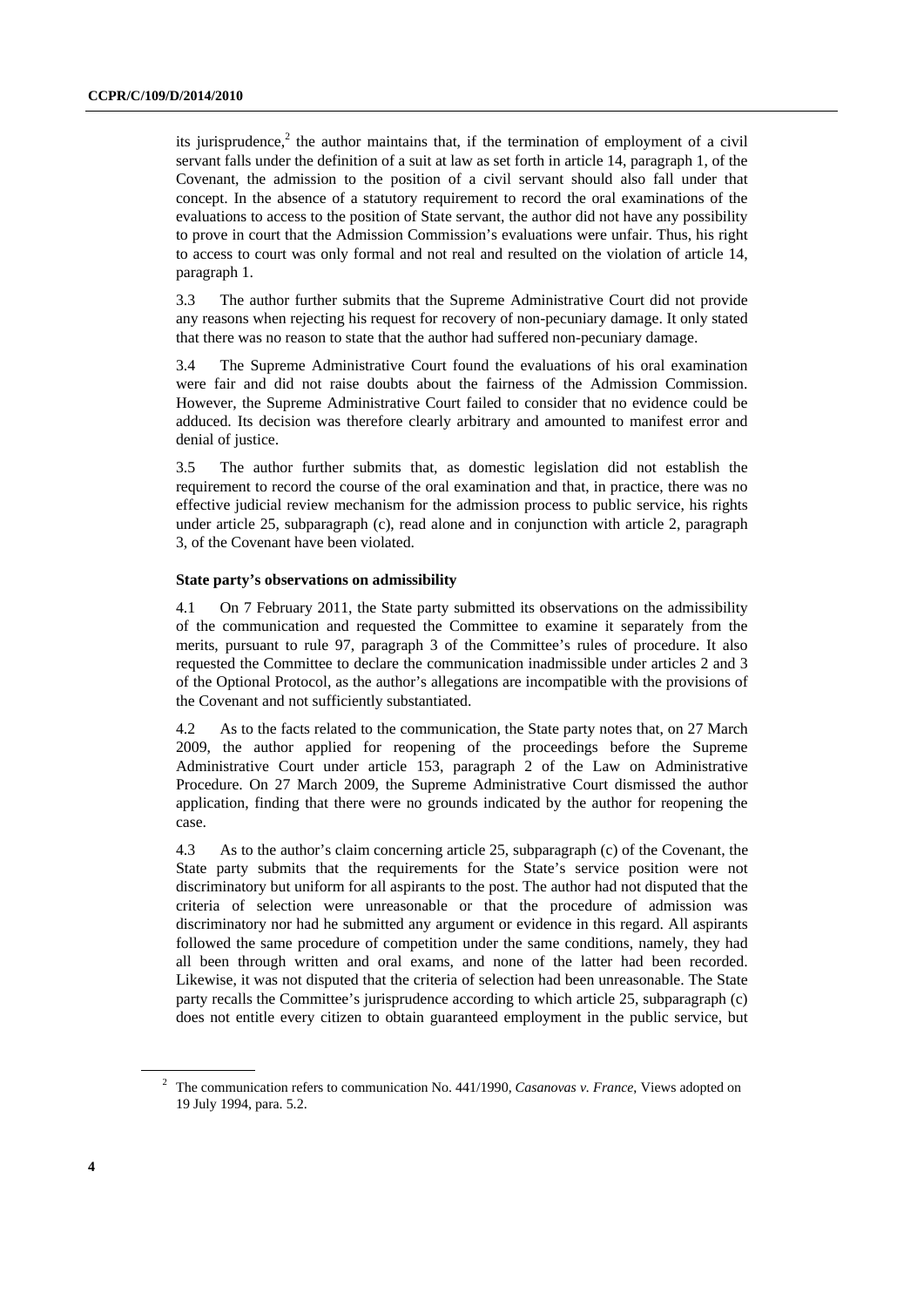rather to access public service on general terms of equality.<sup>3</sup> As regards the author's allegation that the lack of statutory requirement to record the verbal part of the examination resulted in his inability to prove before the courts that the results of the competition had been unfair, the State party submits that this allegation is not relevant to the right protected under article 25, subparagraph (c). Therefore, the author failed to substantiate his allegation that the admission procedure was in any way discriminatory within the terms of article 2, paragraph 1 of the Covenant. In the circumstances, the author's allegations go beyond the scope of this provision and are therefore incompatible *ratione materiae* with the provisions of the Covenant, pursuant to article 3 of the Optional Protocol.

4.4 The author has failed to justify why the results of the competition had to be reversed in his favour. His allegations are simple statements of subjective self-evaluation, without any objective evidence that his oral examination was undervalued. Furthermore, the author was able to appeal before two administrative courts. Both instances assessed the author's application and evidence, and did not find that the Admission Commission was arbitrary or its decision would have been unfair. The mere fact that the courts' decisions were not in favour of the author do not demonstrate that these judicial decisions had been groundless or arbitrary. The author cannot therefore claim that he has not been provided with an effective remedy under article 2, paragraph 3 of the Covenant.<sup>4</sup> Thus, this claim should be declared inadmissible for failure to substantiate.

4.5 As to the author's claim under article 14, paragraph 1 of the Covenant, the State party maintains that, according to the Committee's jurisprudence, neither the procedure of appointing State servants, nor the related administrative proceedings, like the ones addressed in the present communication, fall within the scope of a determination of rights and obligations in a suit at law within the meaning of article 14, paragraph 1. Therefore, the claim should be declared inadmissible *ratione materiae* under article 3 of the Optional Protocol.

4.6 Should the Committee consider otherwise, this claim is unsubstantiated and should be declared inadmissible pursuant to article 2 of the Optional Protocol. Although there was no statutory requirement to record the course of the oral examination, the author could have provided other evidence, such as witnesses' statements or written material. Moreover, even if the law would have provided for the requirement to record the oral examination, it would have been only one piece of evidence for the court to be examined and assessed, but not necessarily the decisive one. Domestic courts thoroughly examined all the author's claims and evidence and the circumstances of the case. The Supreme Administrative Court took the Constitutional Court's finding into consideration while examining the author's application. However, it concluded that there was no evidence in the case that would cause doubts as to impartiality of the members of the Admission Commission or suspicions as to the arbitrariness of the evaluation of the aspirants. Against this background, it found that the Constitutional Court's findings had no essential influence in the author's case and that there was no causal link between them and the allegedly suffered damage.

4.7 The author did not submit any arguments as to the alleged arbitrariness and unfairness of the Supreme Administrative Court in its decision of 13 March 2008. Moreover, these allegations were brought by the author in his request for reopening the proceeding and thoroughly examined and dismissed by the Supreme Administrative Court in its decision of 27 March 2009. In all these applications, as well as in his communication

<sup>3</sup> The State party refers to the communication No. 552/1993, *Kall v. Poland*, Views adopted on 14 July 1997. 4 The State party refers to the Committee's jurisprudence concerning communication No. 971/2001,

*Kazantzis v. Cyprus*, decision on admissibility adopted on 7 August 2003.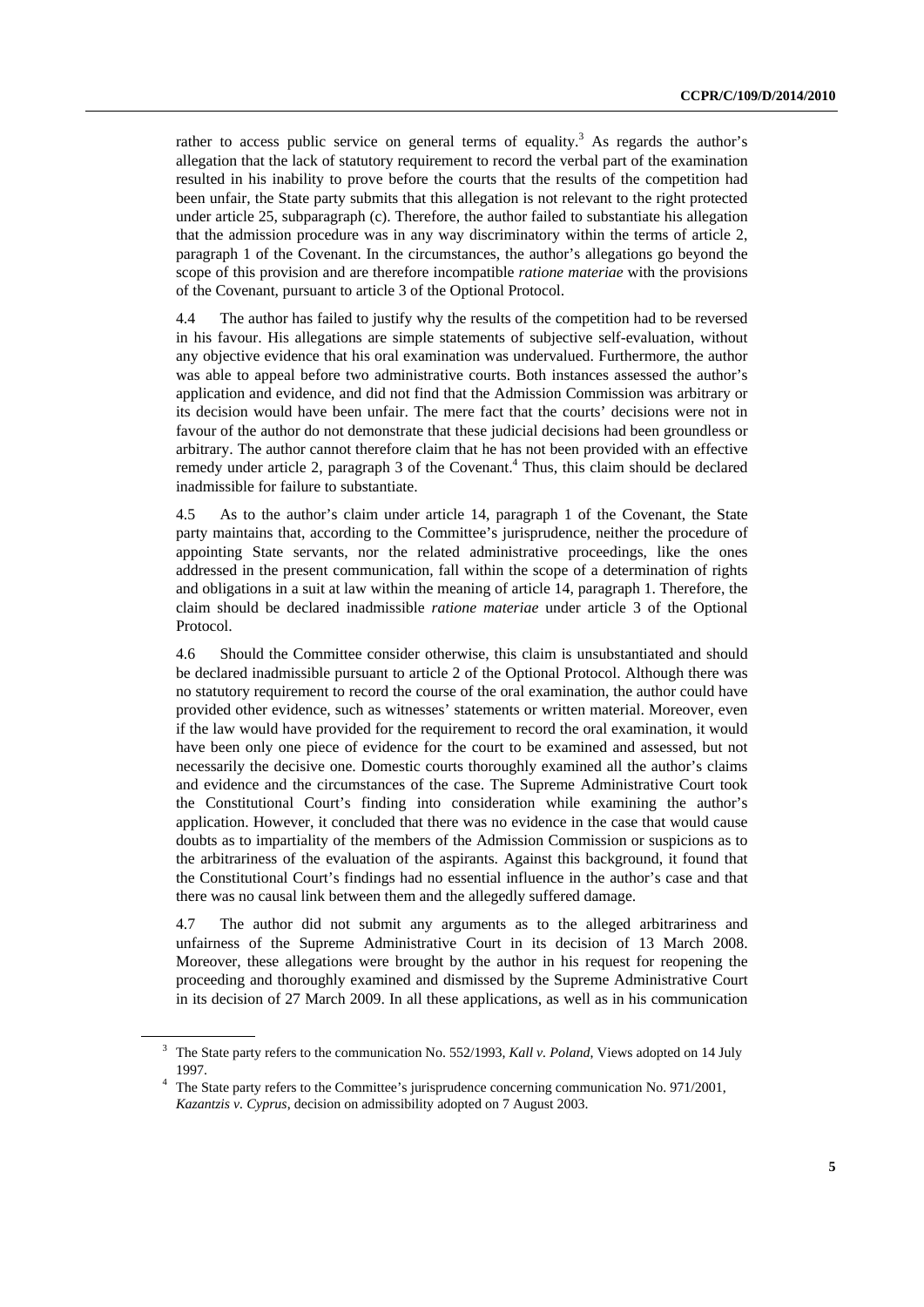before the Committee, the author has repeated the same allegations. Nevertheless, he has failed to submit objective arguments in this regard. Consequently, the State party submits that the author's allegation as to article 14, paragraph 1 is unsubstantiated and should be declared inadmissible pursuant to article 2 of the Optional Protocol.

#### **Author's comments to the State party's observations**

5.1 On 3 March, 29 April and 3 October 2011, the author submitted comments and claimed that his communication also revealed a violation of article 2, paragraph 2, alone and read in conjunction with articles 2, paragraph 3; 14, paragraph 1; and 25, subparagraph (c), of the Covenant.

5.2 The author reiterates his claims and states that a statutory requirement to record the oral examination was necessary to give effect to the rights recognized in articles 2, paragraph 3; 14, paragraph 1; and 25, subparagraph (c), of the Covenant.

5.3 The Constitutional Court found that the *Procedure for Admission into the Position of a State's Servant* was in conflict with article 30, paragraph 1 and 109, paragraph 1, of the Constitution. Moreover, it also ruled that the imperative of equal conditions when entering the State service implied objective and impartial assessment of those who entered into the service and that the lack of record of the oral examination created preconditions for the right to access on equal terms to the public service. The author asserted that, as in his case this information was not available, the Vilnus Regional Administrative Court was not in a position to decide his complaint against the decision of the Admission Commission. The lack of records of the oral examination deprived the author of the possibility to adduce any evidence in order to challenge the fairness of the evaluation. Further, it made it impossible to prove unfairness of the oral examination (*probation diabolica*) and impeded the court to verify it. Therefore, in practice, there was no effective remedy to protect his rights under articles 2, paragraph 3; 14, paragraph 1; and 25, subparagraph (c) of the Covenant.

5.4 With reference to his claims under article 2, paragraph 3, alone and in conjunction with article 25, the author submits that there was no evidence that the aspirant winner was more qualified than him. However, in practice, he had no means to challenge it. As a result, he had no effective remedy to bring a judicial claim concerning the fairness of the oral examination. Further, despite the Constitutional Court's decision, the Supreme Administrative Court arbitrarily rejected his application because it considered that he failed to submit evidence as to the unfairness of the evaluation without providing any additional explanation, which amounted to a manifest error and denial of justice. The author submitted that he was undervalued at the oral examination and the aspirant winner of the competition overvalued. Therefore, he was treated unequally in relation to a person less qualified than him.<sup>5</sup> He also held that his claim was sufficiently substantiated and that the burden of proof may be regarded as resting on the State party to provide a satisfactory and convincing explanation. The author disagrees with the evaluation of 9, 8 and 7 points – which he considers too low – given to him by the members of the Admission Commission. However, the Supreme Administrative Court could not verify the fairness of the evaluation.

5.5 The author reiterated that his communication fell under the scope of article 14, paragraph 1 of the Covenant. As by law he was able to apply to court in order to contest the

<sup>&</sup>lt;sup>5</sup> The author provided a translation in English of the marks record concerning the four aspirants in the examination. The Admission Commission was formed of six members, each of them giving a mark. The author's oral examination was given: 9, 9, 9, 7, 8 and 8, respectively. In the written examination he obtained 10/10. The applicant selected for the post was given in the oral examination 8, 10, 10, 10, 9 and 9 points. In the written examination this person also obtained 10/10. (The author's submission does not provide any further detail or documentation concerning the claim of unequal treatment.)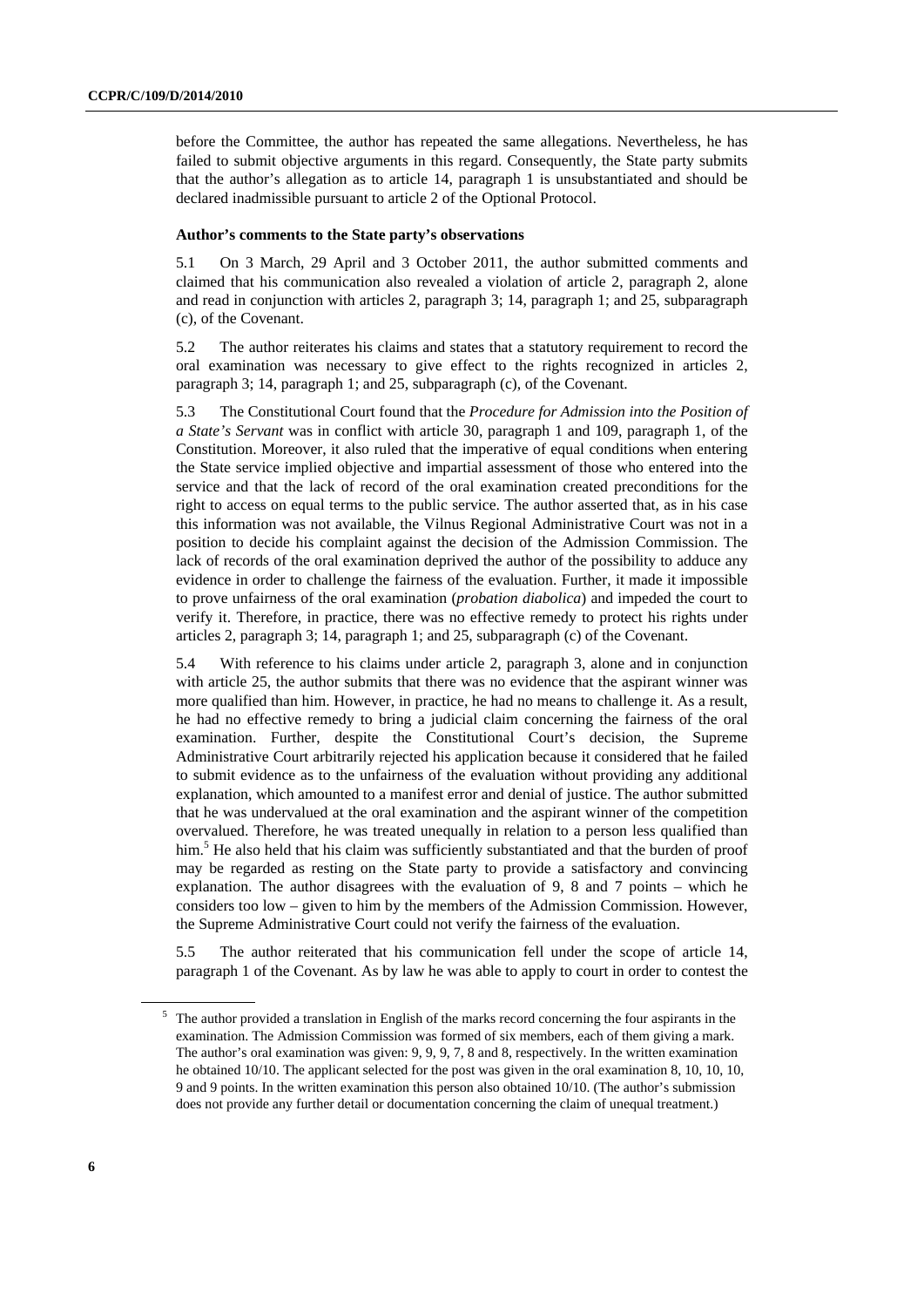competition's results, it should be presumed that the rights and protection enshrined in this article were applicable to his case. In addition, his application was not limited to contesting the result of the completion to access to the State's service, but also requested compensation of non-pecuniary damage. In this regard, the author holds that the right to compensation for illegal actions clearly fall within the definition of "a suit at law" under article 14, paragraph 1 of the Covenant. Since a judicial body was entrusted with the review of an administrative decision concerning the admission into the civil service, the proceeding should respect the guarantees of a fair trial as set forth in article 14, paragraph 1. The author also reiterated that in practice there was no other possible evidence to be provided, as suggested by the State party. The possibility to submit written material was only abstract and not even the State party specified what kind of documentation he could submit. Likewise, he could not submit witnesses as in the oral examination room were present only the aspirant and the members of the Commission. The requirement of a fair trial also supposes that a court will give reasons for its judgment. However, the Supreme Administrative Court did not give any reasons when rejecting his application for compensation of non-pecuniary damage. Moreover, the Supreme Administrative Court's decision failed to take into account the link between the Constitutional Court's findings and his application, and to provide a reasonable explanation as to the rejection of his application. As a result, its decision was arbitrary and amounted to manifest error and denial of justice.

5.6 With regard to the claims under article 2, paragraph 2 – alone and in conjunction with articles 2, paragraph 3; 14, paragraph 1; and 25, subparagraph  $(c)$  – the State party failed to undertake the necessary steps to adopt the regulations to give effect to the rights recognized in the Covenant.

5.7 As to the claim of violation of article 2, paragraph 3 – alone and in conjunction with article 25, subparagraph  $(c)$  – the author claimed that he was not provided with an effective remedy, since the Supreme Administrative Court itself recognized that it could not verify the fairness of the evaluation and the Constitutional Court stated that the *Procedure for Admission* applicable when the author participated in the competition was in conflict with article 30, paragraph 1 of the Constitution about right to access to the court.

5.8 On 8 October 2012, the author informed the Committee that in examining a different case, in which he appealed against the result of the oral examination of the competition to the position of chief specialist of legal and personnel department in the State Territorial Planning and Construction Inspectorate of the Ministry of Environment, on 20 September 2012, the Supreme Administrative Court granted him 1,000 litai as compensation for nonpecuniary damage pursuant to article 6.250 (2) of the Civil Code, in particular due to the considerable length of the administrative proceeding. Further, the Supreme Administrative Court stated that the lack of record of the course of the verbal examination should be "treated as a violation of the author's right to appeal an administrative procedure against the result of the oral examination" and that it "could also be evaluated as certain violation of the [author's] right to effective judicial defence". Accordingly, the Court endorsed the allegations submitted in his communication before the Committee.

#### **State party's additional observations on admissibility**

6.1 On 23 January 2013, the State party provided further observations on the admissibility of the communication. As regards the author's allegation under article 25, subparagraph (c), the State party maintained that such a right is always connected with the prohibition of discrimination on any of the grounds set out in article 2, paragraph 1 of the Covenant. However, the author had not provided any evidence of discrimination. Furthermore, article 25, subparagraph (c) does not entitle every citizen to obtain guaranteed employment in the public service, but rather to access public services on general terms of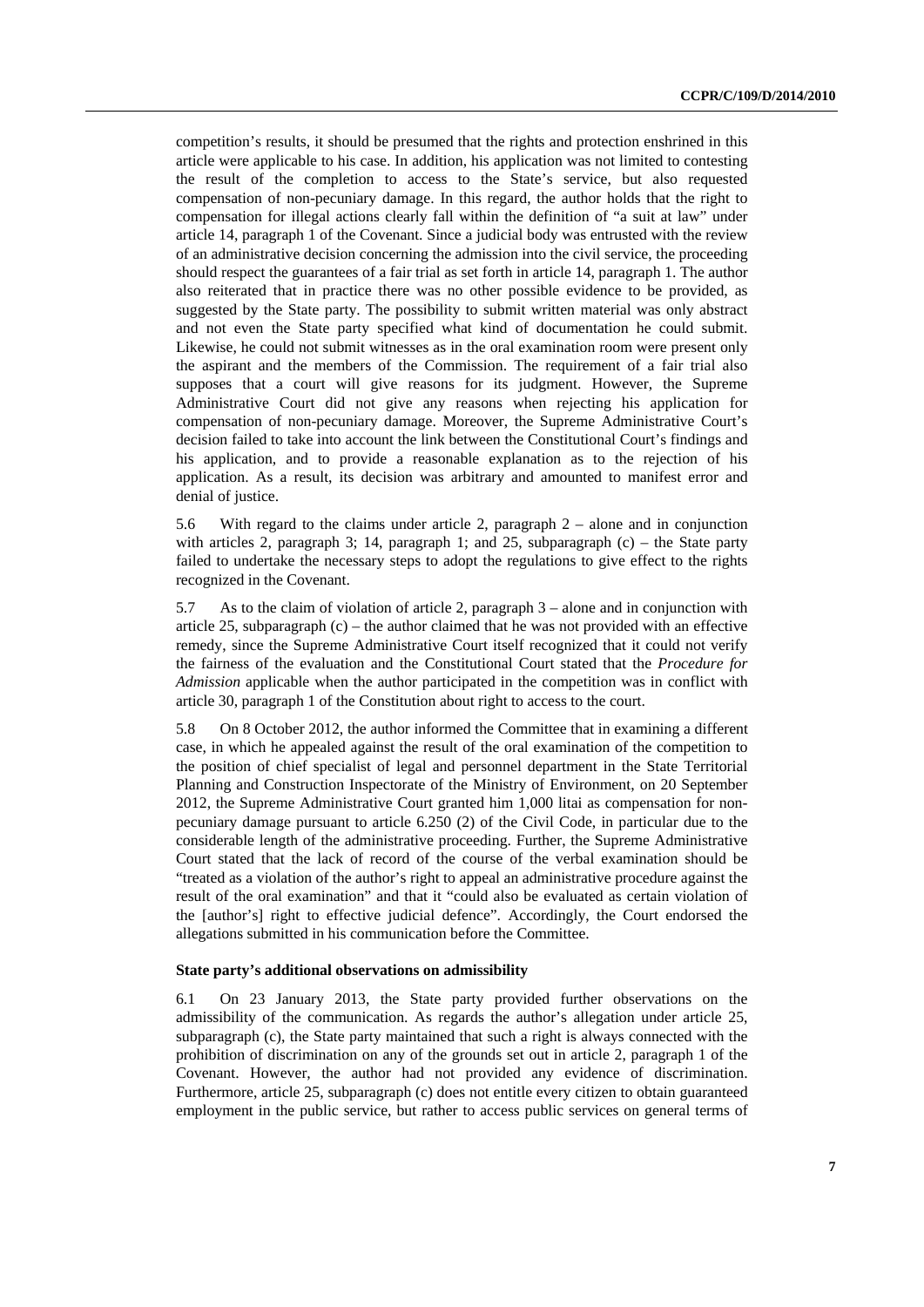equality. The author's allegations are solely based on his personal opinion that he should have been appointed to the State service position instead of the actual winner of the competition. The State party recalled the Committee's jurisprudence that it is generally for the courts of the States parties to the Covenant to assess facts and evidence or the application of domestic legislation, unless it can be ascertained that the assessment was clearly arbitrary or amounted to denial of justice. The author's allegations – that lack of record of the oral examination part of the competition resulted in his inability to prove before courts that the results of the competition had been unfair – were not relevant to the right to have access, on general terms of equality, to public service, in the sense of article 25, subparagraph (c) of the Covenant. This part of the author's communication is therefore incompatible with the provisions of the Covenant and should be declared inadmissible *ratione materiae* under article 3 of the Optional Protocol.

6.2 With regard to the Supreme Administrative Court's decision of 20 September 2012, it was based on different circumstances. Should the author consider that this decision is inconsistent with the established case law of the Court and has relevance to the assessment of facts giving rise within the present communication, he has the possibility to request for reopening of the proceedings invoking one of the grounds provided for by article 153, paragraph 2 of the Law on Administrative Procedure, such as the necessity to ensure the formation of a uniform case law of administrative courts.

#### **Issues and proceedings before the Committee**

#### *Consideration of admissibility*

7.1 Before considering any claim contained in a communication, the Human Rights Committee must, in accordance with rule 93 of its rules of procedure, decide whether or not the case is admissible under the Optional Protocol to the Covenant.

7.2 The Committee has ascertained, as required under article 5, paragraph 2 (a), of the Optional Protocol, that the same matter is not being examined under another procedure of international investigation or settlement.

7.3 The Committee takes note of the author's claims that (a) within the competition for the position of State servant of the Department of Cultural Heritage, the Admission Commission undervalued his oral examination and overvalued the aspirant winner's one; and (b) although the law provided for a possibility to contest this result and he complained to the administrative courts, in practice he had no access to courts, since the latter were unable to verify the fairness of the evaluation made by the Admission Commission due to the absence of a statutory requirement to record the oral examinations in the *Procedure for Admission into the Position of a State Servant's*. Further, the Supreme Administrative Court's decision of 13 March 2008, failed to take into account the link between his complaint and the Constitutional Court's decision of 22 January 2008 that found that the *Procedure for Admission* and *the Inventory Schedule*, to the extent that they did not establish the requirement to record the oral examinations, were in conflict with the right to access to court and the right to enter on equal terms in the State service, enshrined in the State party's Constitution, as the reasoning of the decision to reject a candidate must be clear and accessible to the institutions and courts called to decide on disputes. Accordingly, by dismissing the case the Supreme Administrative Court acted in a manner that amounted to manifest error and denial of justice.

7.4 The Committee also takes note of the State party's arguments that (a) neither the procedure of appointing State's servants nor the related administrative proceedings fall within the scope of a determination of rights and obligations in a suit at law within the meaning of article 14, paragraph 1 of the Covenant; (b) the criteria of selection of the person suitable for the State's service position or the procedure of admission (the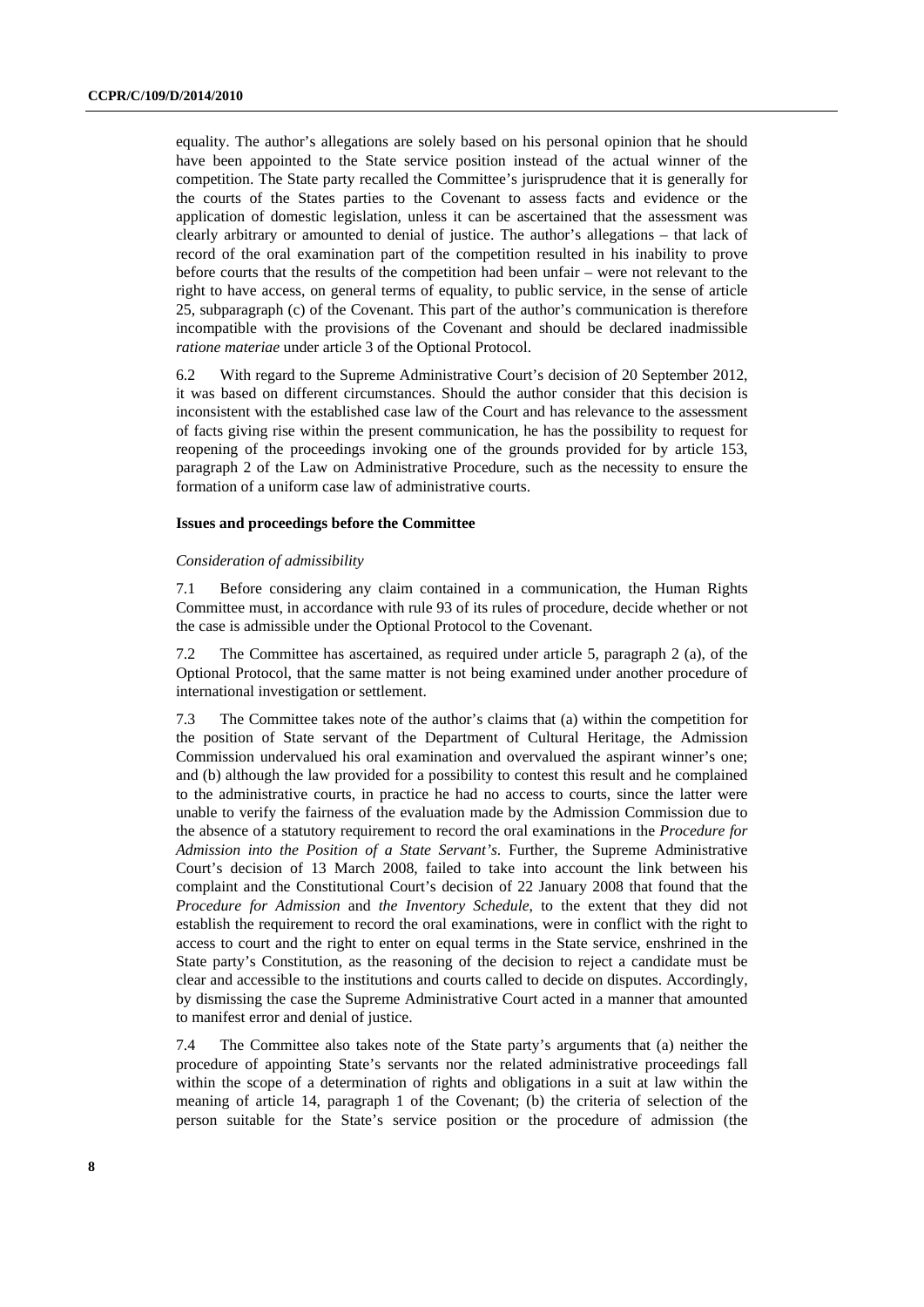competition) itself was not discriminatory and that its reasonableness was not disputed by the author; (c) the author did not provide any direct or indirect evidence that his oral examination was undervalued in favour of other aspirant; and (d) his claims as well as the material and evidence submitted to its courts were thoroughly examined, by the Vilnius Regional Administrative Court and the Supreme Administrative Court, which did not find evidence of partially by the Admission Commission or unfairness in the evaluations of the aspirants to the public service position. The Committee takes note of the State party's argument that article 25, subparagraph (c) of the Covenant does not entitle every citizen to obtain guaranteed employment in the public service, but rather to access public service on general terms of equality. Against this background, the mere fact that the courts' decisions were not in favour of the author does not demonstrate that these decisions were groundless or arbitrary.

7.5 The Committee notes that the allegations made under articles 14, paragraph 1 and 25, subparagraph (c) – alone and in conjunction with article 2, paragraph 3 – relate mainly to the evaluation of the facts and evidence made by Vilnius Regional Administrative Court and the Supreme Administrative Court. The Committee recalls its jurisprudence, according to which it is incumbent on the courts of States parties to evaluate the facts and evidence in each specific case, or the application of domestic legislation, unless it can be shown that such evaluation or application was clearly arbitrary or amounted to a manifest error or denial of justice.<sup>6</sup> The Committee has studied the materials submitted by the parties, including the Constitutional Court's decision regarding the constitutionality of the *Procedure for Admission* and the *Inventory Schedule*. Notwithstanding the Constitutional Court's finding regarding the unconstitutionality of the *Procedure for Admission* and the *Inventory Schedule*, as applied to the author, the Committee is not in a position, on the basis of the materials at its disposal, to conclude that, in deciding the author's case, the Administrative Courts acted arbitrarily or that their decision entailed a manifest error or denial of justice. The Committee considers, therefore, that the author has failed to sufficiently substantiate his claim of a violation of articles14, paragraph 1 and 25, subparagraph  $(c)$  – alone and in conjunction with article 2, paragraph  $3$  – and that these allegations are therefore inadmissible under article 2 of the Optional Protocol.

7.6 The Committee also takes note of the author's allegation under article 2, paragraph 2, that the State party failed to adopt timely measures to guarantee that the *Procedure for Admission into the Position of a State Servant* requires recording the oral examinations of the aspirants. The Committee recalls its jurisprudence in this connection, which indicates that the provisions of article 2 of the Covenant, which lay down general obligations for States parties, cannot, in and of themselves, give rise to a claim in a communication under the Optional Protocol.<sup>7</sup> The Committee therefore considers that the author's contentions in this regard are inadmissible under article 2 of the Optional Protocol.

<sup>6</sup> See communication No. 1616/2007, *Manzano and Others v. Colombia*, decision adopted on 19 March 2010, para. 6.4, and communication No. 1622/2007, *L.D.L.P. v. Spain*, decision adopted on 26 July 2011, para. 6.3. 7

See communication No. 1834/2008, *A.P. v. Ukraine*, decision adopted on 23 July 2012, para. 8.5; and communication No. 1887/2009, *Juan Peirano Basso v. Uruguay*, Views adopted on 19 October 2010, para. 9.4.